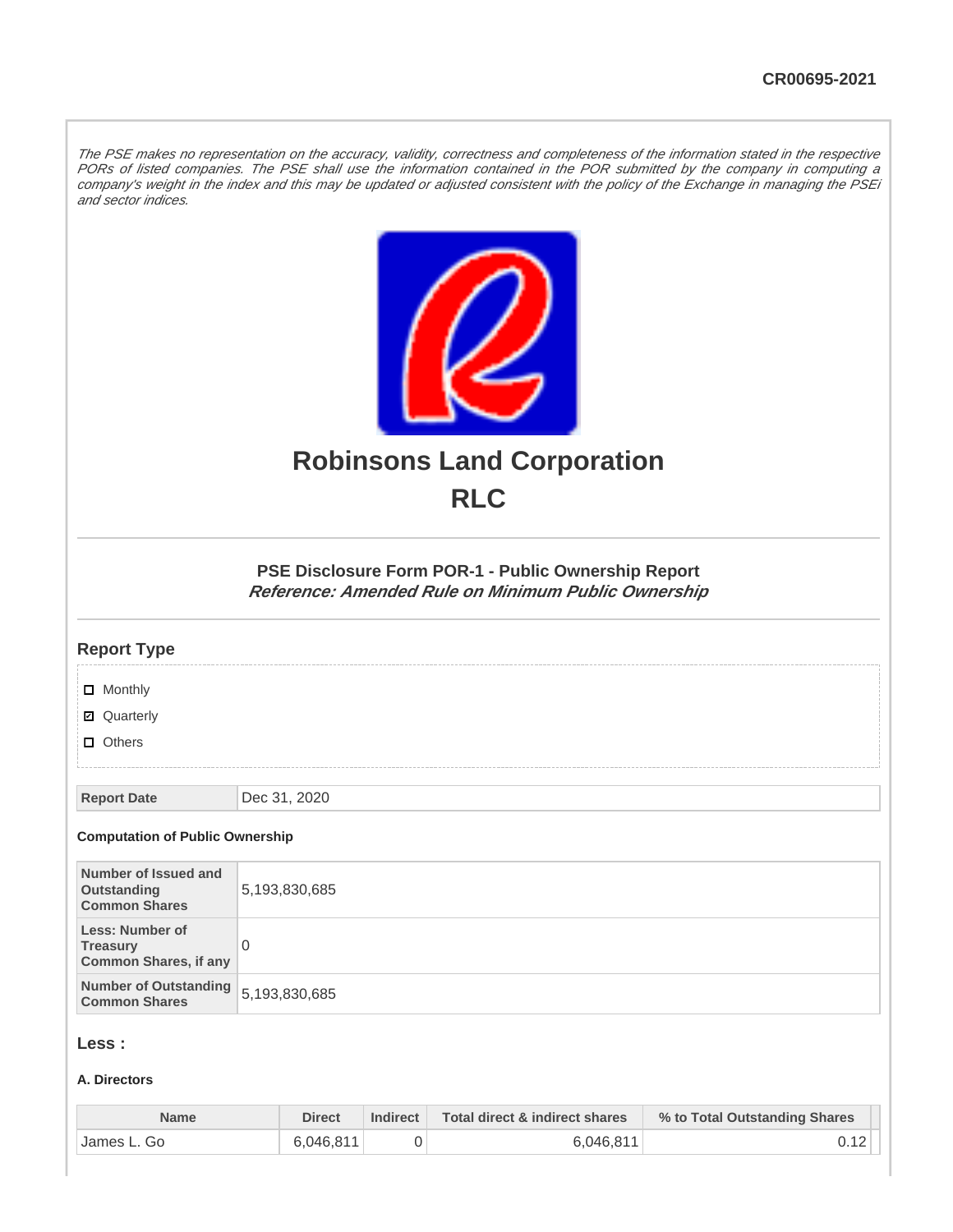| Lance Y. Gokongwei        | 805,001    |   | 805,001    | 0.02 |
|---------------------------|------------|---|------------|------|
| Frederick D. Go           | 3,300,000  |   | 3,300,000  | 0.06 |
| Robina Y. Gokongwei-Pe    | 685,094    |   | 685,094    | 0.01 |
| Patrick Henry C. Go       | 10,000     |   | 10,000     |      |
| Johnson Robert G. Go, Jr. |            |   |            |      |
| Artemio V. Panganiban     | 164,118    |   | 164,118    |      |
| Roberto F. de Ocampo      |            |   |            |      |
| Emmanuel C. Rojas, Jr.    | 901        |   | 901        |      |
| Omar Byron T. Mier        |            |   |            |      |
|                           | 11,011,928 | 0 | 11,011,928 | 0.21 |

# **B. Officers**

| <b>Name</b>                          | <b>Direct</b> | Indirect       | Total direct & indirect shares | % to Total Outstanding Shares |
|--------------------------------------|---------------|----------------|--------------------------------|-------------------------------|
| Faraday D. Go                        | 253,738       | 0              | 253,738                        | $\Omega$                      |
| Henry L. Yap                         | 114,182       | $\Omega$       | 114,182                        |                               |
| Arlene G. Magtibay                   | 0             | $\Omega$       | $\Omega$                       | ი                             |
| Arthur G. Gindap                     | 25,373        | 0              | 25,373                         | Ω                             |
| Ma. Socorro Isabelle V. Aragon-Gobio | 0             | $\Omega$       | 0                              | 0                             |
| Jericho P. Go                        | 0             | $\Omega$       | 0                              | 0                             |
| Corazon L. Ang Ley                   | 0             | $\overline{0}$ | 0                              | 0                             |
| Ronald D. Paulo                      | 0             | $\Omega$       | 0                              | 0                             |
| Emmanuel G. Arce                     | 0             | $\overline{0}$ | 0                              | 0                             |
| Constantino C. Felipe                | 0             | $\Omega$       | 0                              | $\Omega$                      |
| Catalina M. Sanchez                  | 0             | $\Omega$       | 0                              | O                             |
| Ernesto B. Aquino                    | 0             | $\Omega$       | 0                              | 0                             |
| Joanna N. Laiz                       | 0             | $\overline{0}$ | 0                              | 0                             |
| Jonathan Paul P. Balboa              | 0             | $\Omega$       | 0                              | Ω                             |
| Anna Katrina De Leon                 | 0             | $\Omega$       | 0                              | 0                             |
| Sylvia B. Hernandez                  | 0             | $\Omega$       | 0                              | 0                             |
| Kerwin Max S. Tan                    | 400,000       | $\overline{0}$ | 400,000                        | 0.01                          |
| Elaine G. Miranda-Araneta            | 0             | 0              | 0                              |                               |
|                                      | 793,293       | $\mathbf{0}$   | 793,293                        | 0.01                          |

# **C. Principal/Substantial Stockholders**

| <b>Name</b>             | <b>Direct</b> | Indirect | Total direct & indirect shares | % to Total Outstanding Shares |
|-------------------------|---------------|----------|--------------------------------|-------------------------------|
| JG Summit Holdings Inc. | 3,166,806,886 |          | 3,166,806,886                  | 60.97                         |
|                         | 3,166,806,886 |          | 3,166,806,886                  | 60.97                         |

# **D. Affiliates**

| <b>Name</b> | <b>Direct</b> | <b>Indirect</b> | Total direct & indirect shares | % to Total Outstanding Shares |  |
|-------------|---------------|-----------------|--------------------------------|-------------------------------|--|
|             |               |                 |                                |                               |  |
|             |               |                 |                                |                               |  |

### **E. Government**